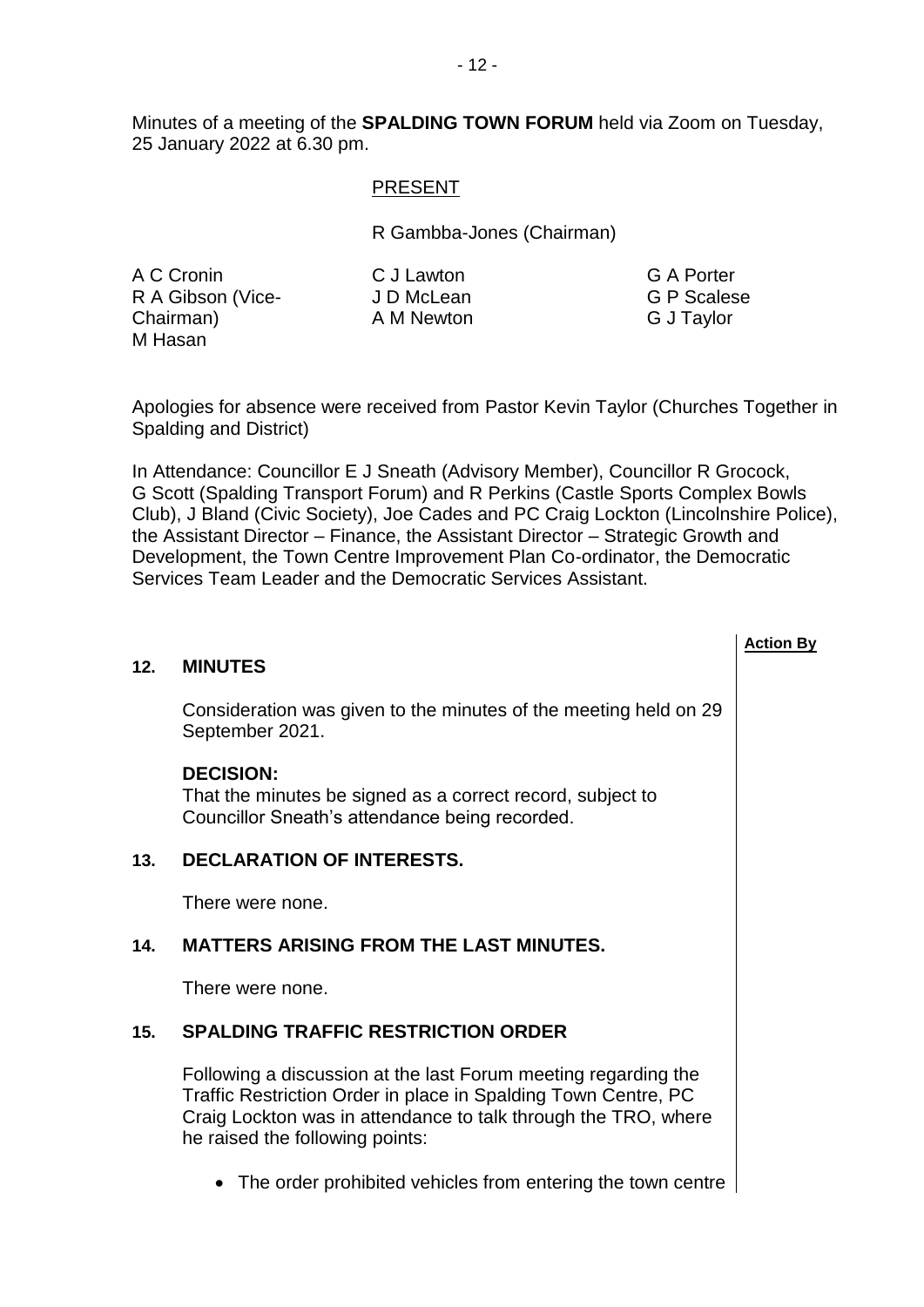between 10am and 4pm Monday to Friday but there were exceptions for emergency vehicles and delivery vehicles.

- It was evident when Police had looked into the issue that many people were not following the order and when drivers had been stopped, the Police had been met with hostility and many excuses.
- The sign was clearly displayed in Herring Lane and there was no excuse for drivers ignoring it.
- Key findings from the Police's investigation were that trope data was hard to come by and it was difficult to enforce the order due to other commitments.

The following points were raised by members of the Forum:

- There was strong debate surrounding the enforcement of the order – some wanted stronger enforcement while others wanted to remove the order entirely. Had a survey been done to understand the public's opinion on how the issue should be approached?
	- o The Chairman responded that the idea was something to propose to County Councillors to progress. It would be difficult to make the order only enforceable for 3 days a week
- The TRO should be enforced and needed to be sorted out. It may be useful to publish information about how many tickets had been given out to deter others - did the Police have that information available to give out?
	- o PC Craig Lockton confirmed that the Fixed Penalty Notice was £90, and he would find out the number of tickets given out and give this information to Forum members outside of the meeting.
- Members had previously expressed concern to the Police and they confirmed that they would put a concerted effort into enforcing the TRO. The TRO needed to be enforced to protect pedestrians, cyclists, and people who were hard of hearing. There should be a sign earlier on the junction to encourage people to not drive through the town centre. It was noted that the parking charges at Broad Street car park were very reasonable and therefore there was no reason that drivers should be parking in the Town Centre.
	- o PC Craig Lockton advised that there was an option available to install an automatic self-raising bollard linked to the CCTV facility in Boston and a similar one had been installed in Peterborough.
- It was a matter of safety and there were two sides to the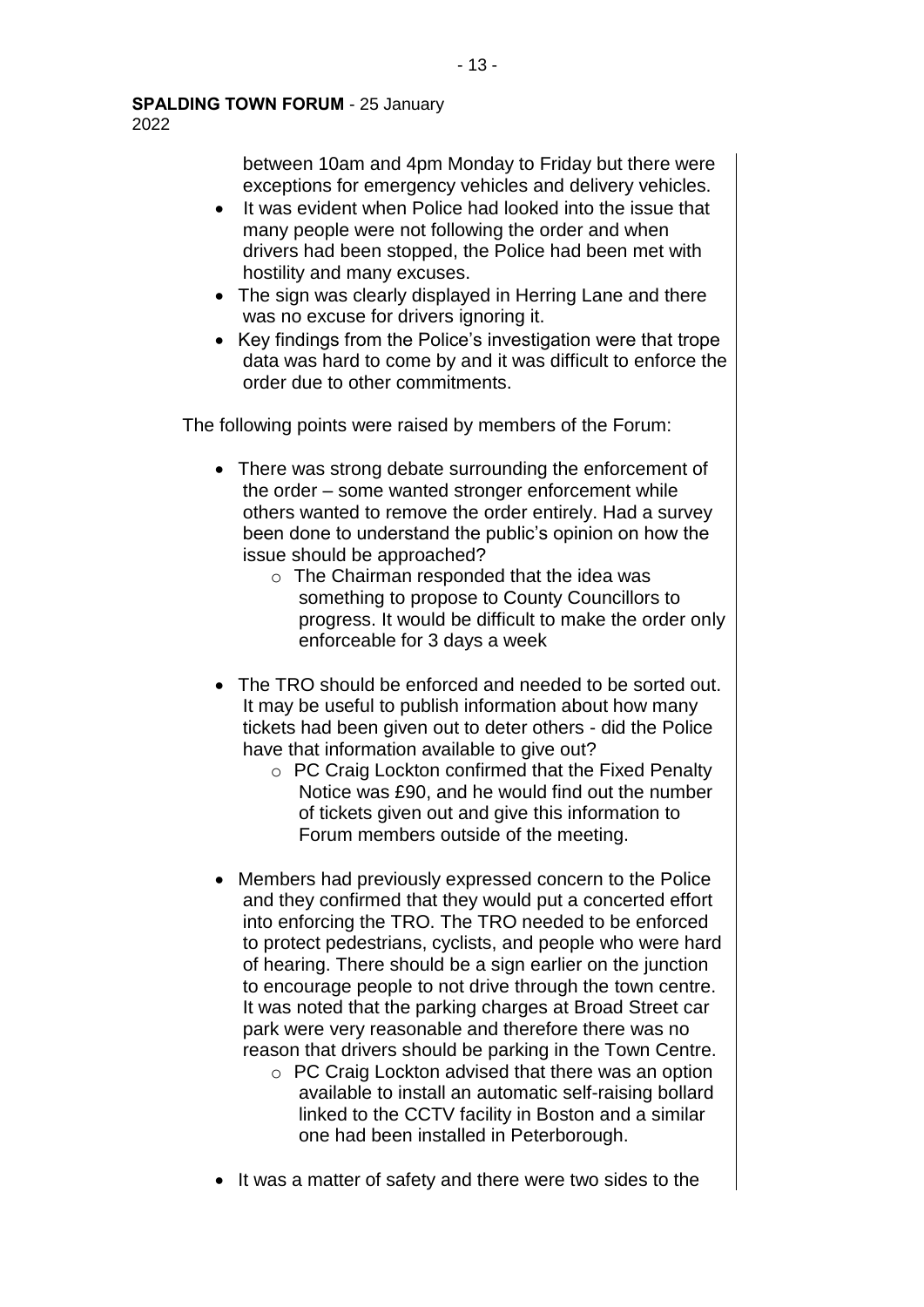argument. Was there any way of conducting a public consultation on the issue?

- o The Chairman advised that to override a TRO the County Council would have to carry out a public consultation. If an objection were to be received during the consultation, the County Council would have to go through a formal, costly process to override the order.
- Could Hall Place be turned into a car park with a high charge to prevent the public from parking in the area and encourage them to park elsewhere?
	- $\circ$  The Chairman advised that the idea would open up a whole range of issues and the Council would have to consult on any charges being implemented along with working out how the charges would be enforced.
- Could a spare freighter be put on the junction between 10am and 4pm to prevent access?
	- o The Chairman advised that the method had been tried in the past but SHDC were asked by LCC to stop.
- Joe Cades Beat Manager was also in attendance and informed the Forum that there were not any known repeat offenders for driving through the town centre and the selfrising bollards mentioned earlier in the meeting were worth looking into. They could be remotely controlled and there could be an intercom installed to allow access through if needed. The bollards were approved by the Department of Transport but would cost around £20-£25k to install two.
- Amendments to the TRO would have to be considered if a bollard was installed.
- The suggestion of rising bollards had been raised around 10 years ago, but had not been a popular solution. What were other smaller market towns doing to help solve this issue?
- Could the road be narrowed with planters so that only 1 bollard would be required?
- Was it not possible for the CCTV camera located in Herring Lane to be converted to a number plate recognition camera?
	- o The Chairman responded that this had been asked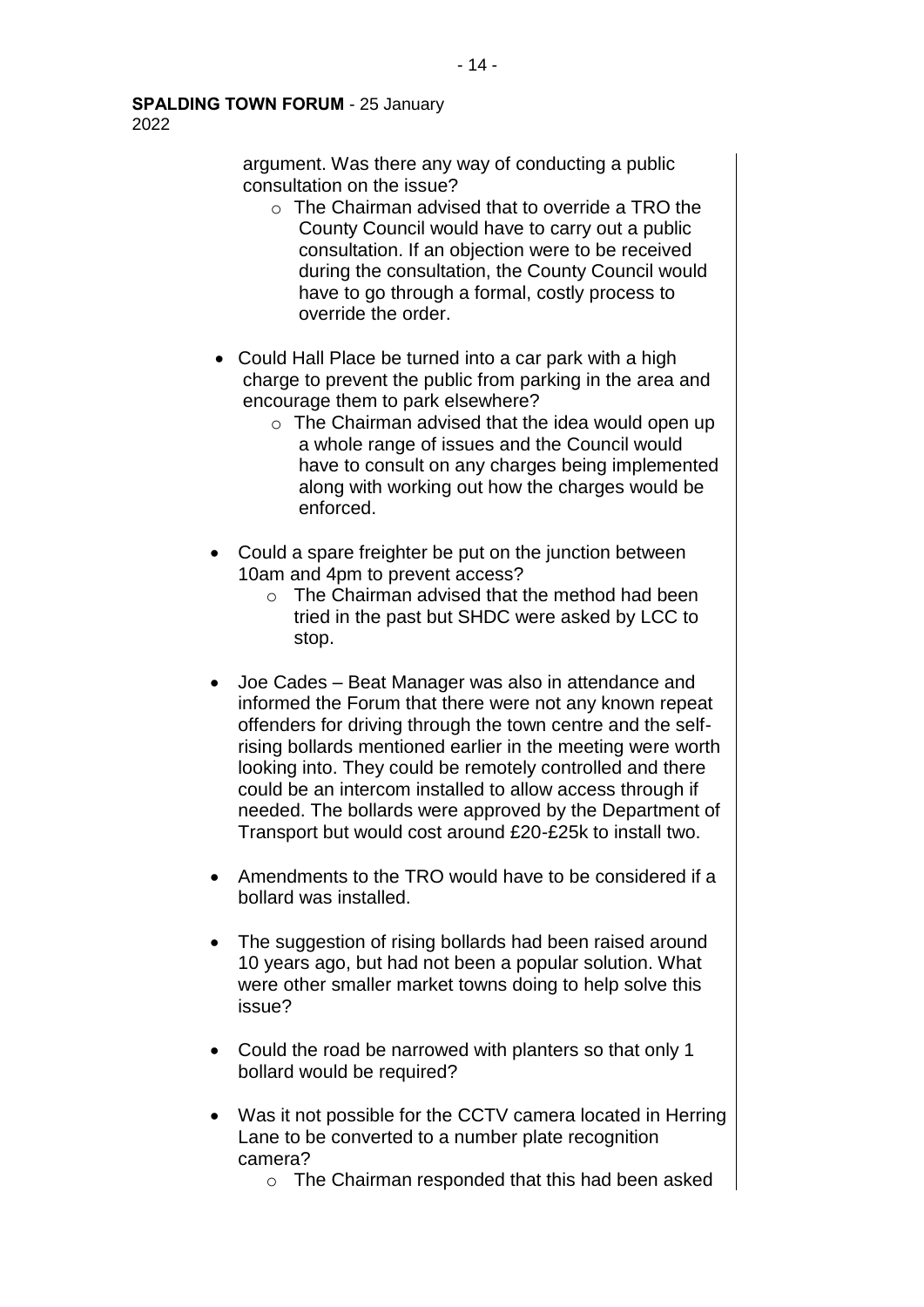**SPALDING TOWN FORUM** - 25 January 2022

> before, but no definite answer given. The County Council needed to advise what could be done to solve the issue without spending a lot of money. He asked for County Councillors to look into this and report back at the next Forum meeting.

- Could the current parking enforcement arrangement with LCC be extended to the town centre area as well?
	- $\circ$  The Chairman advised that he would liaise with officers to establish whether this was possible under the current contract.

## **16. DRAFT BUDGET 2022/23**

Consideration was given to the report of the Deputy Chief Executive (Corporate Development) and S151 which considered the Spalding Special Expenses Draft Budget 2022/23.

The Assistant Director – Finance introduced the report and noted the following key points:

- The Council Tax Base for Spalding had increased from 9,384 to 9,490 properties.
- There was a 1.61% increase for Spalding Special Expenses for a Band D property from £24.18 to £24.57
- The Spalding Special Expenses budget for 2022/23 was £233,130 which was a 2.75% increase from 2021/22
- Appendix A detailed individual areas of the Spalding Special Expenses budget
- Appendix B was a four-year forecast for the Spalding Special Expenses budget.

The following points were raised by members of the Forum:

- Officers were thanked for providing a clear breakdown of the Spalding Special Expenses budget. The Town Forum was set up originally to consult on the budget for Spalding.
- Utilities costs had increased by 30%, why was that?
	- o Officers responded that there were increased utility costs for all buildings that the Council owned which was reflected in the increased costs for buildings paid for by the Spalding Special Expenses budget.
- Why had the employee costs for Spalding Special Recreation increased?
	- $\circ$  Officers confirmed that this was due to pay increases.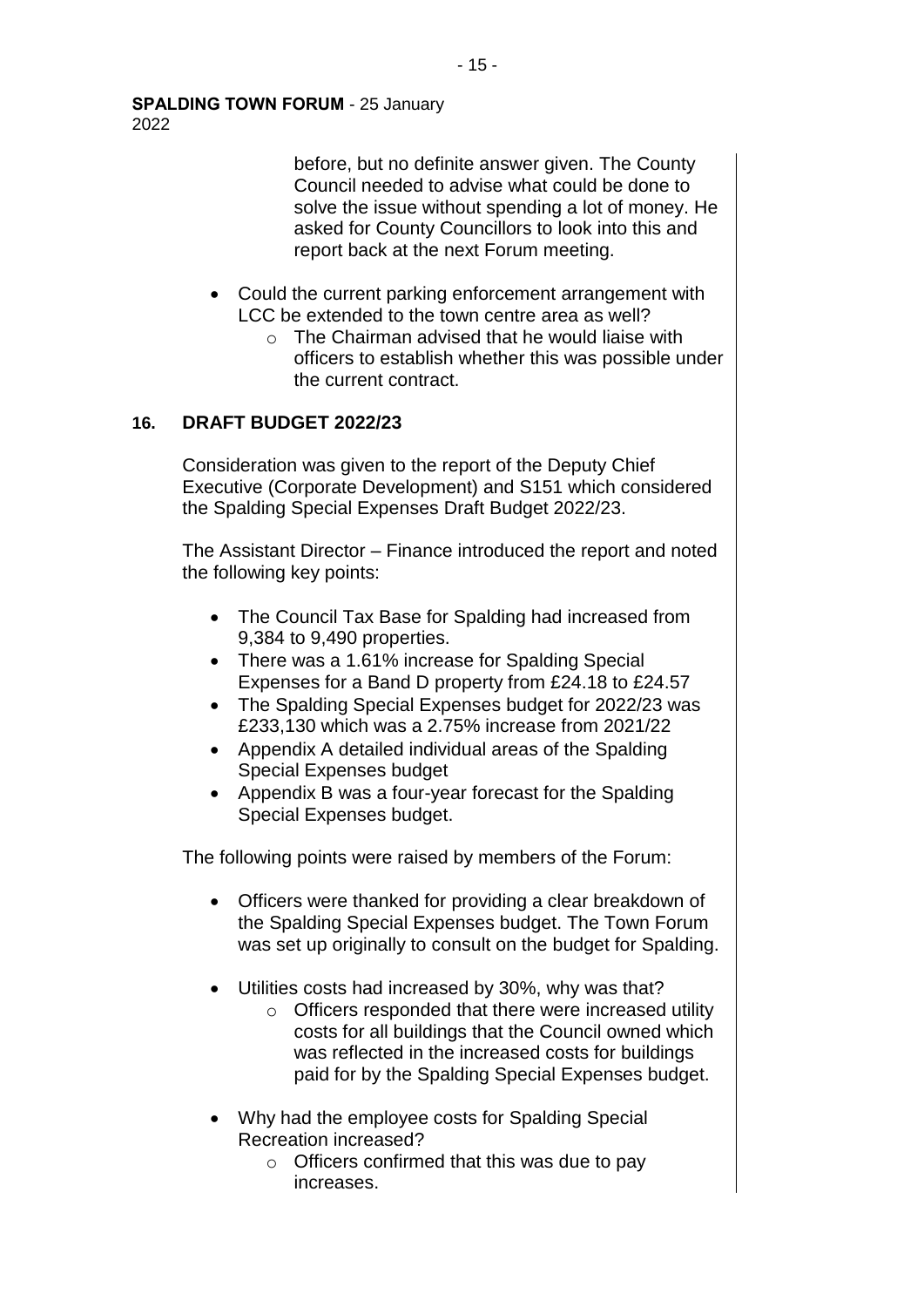- Why had the premises costs for allotments increased?
	- o Other members confirmed that the Council rented the allotments at Horseshoe Road from the Church and this was the reason for the cost increase.
- Why had contributions to employee costs gone up?
	- o Officers confirmed that contributions to employee costs had increased due to pay increases.
- Why was so much budgeted for maintenance at the Halley Stewart Playing Field?
	- o Officers responded that further information would be sought from the service area and distributed to Members of the Forum after the meeting.
- Members were surprised that there was only £6.9k of income projected for the Halley Stewart Playing Field for the year.
	- o The Chairman responded that the field could only be used for sporting events and was a heavily subsidised facility.
- Christmas events for 2021 had been really good where could information be found showing how much had been spent on the events?
	- o Officers confirmed that they would be bringing the Q3 budget report to the next meeting of the Forum which would detail costs up to 31 December 2021.
- Would there be similar Christmas events for 2022?
	- o The Chairman responded that the core Christmas budget was included within the report but there was extra money available from the Town Centre Improvement Fund and the ambition was to have funding available for Christmas events every year.

# **17. TOWN CENTRE IMPROVEMENT PLAN UPDATE**

The Town Centre Improvement Plan Co-ordinator presented an update on the Town Centre Improvement Plan, highlighting the following points:

- Lots of work was taking place within the 5 sub-groups of the steering groups.
- The Business, Markets and Independent Retail Group were exploring the potential of a Business Improvement District and appointing a retail advisor to assist independent retailers across the district. They had also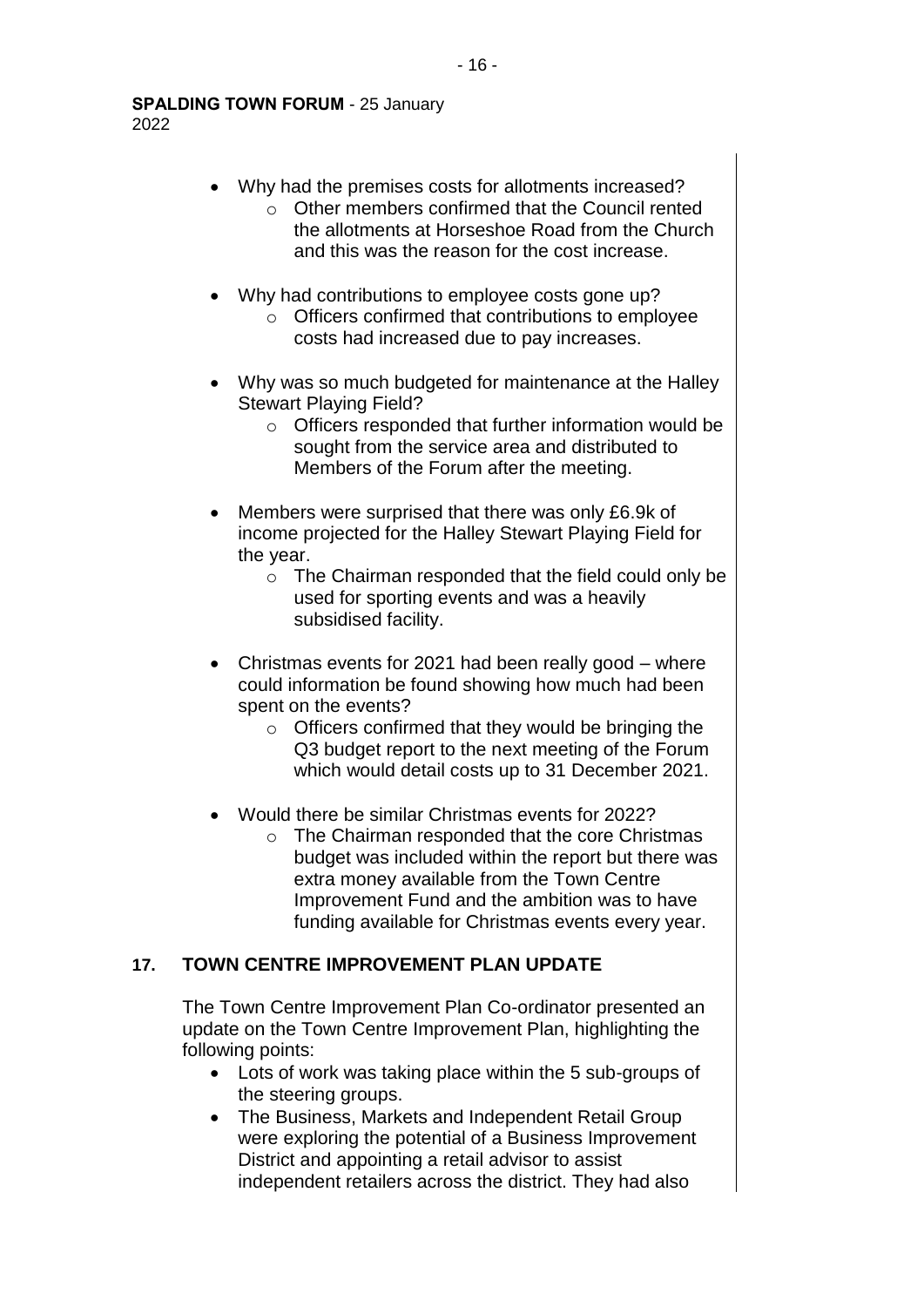2022

overseen the running of Shop Local prize draws in November and December and were also seeking investors who may be interested in the vacant buildings in the town centre. The Recovery and Growth Grant had supported businesses across the District, and the Council was currently rolling out an Omicron grant for leisure and hospitality businesses. They were also working on providing independent business promotion videos which allowed businesses to showcase their offer.

- The Environment, Public Realm and Heritage Group had instigated a district wide deep clean by the Environmental Services Team, working with the Procurement Team. They were looking at specialist pest control companies to help with the pigeon problem in the town centre, an improvement scheme for the public toilets around the district, and were exploring further funding opportunities for town centre improvements.
- The Events, Culture, Promotion and Awareness Group had overseen the Pumpkin Festival and Christmas celebration events. They were also working with Transported who had recently received an £800k grant from the Arts Council to provide Spalding Super Saturday events in the town centre and they had sent a list of attractions to Visit Lincolnshire to add onto their website.
- The Travel, Transport and Accessibility Group had consulted with the County Council on how to make the town centre more accessible for cyclists and pedestrians and lobbied LCC to influence their bus service improvement plans.
- The Economy and Skills Group were working on improving Boston College's offer at their Spalding Campus to help improve footfall in the town centre. It was proposed that further business start-up space be provided in the Campus building on the digital skills hub which had opened in May 2021, and they were also looking to offer a range of different courses.
- Lots of important work was taking place simultaneously to improve both Spalding and Holbeach town centres.

The following points were raised by Members of the Forum:

- Concern was raised about M&Co closing down as the management had been open to staying in Spalding but couldn't find any premises. Had the Council given them any advice?
	- o Officers confirmed that the Economic Development Team were working closely with the M&Co manager to identify vacant premises that may be suitable.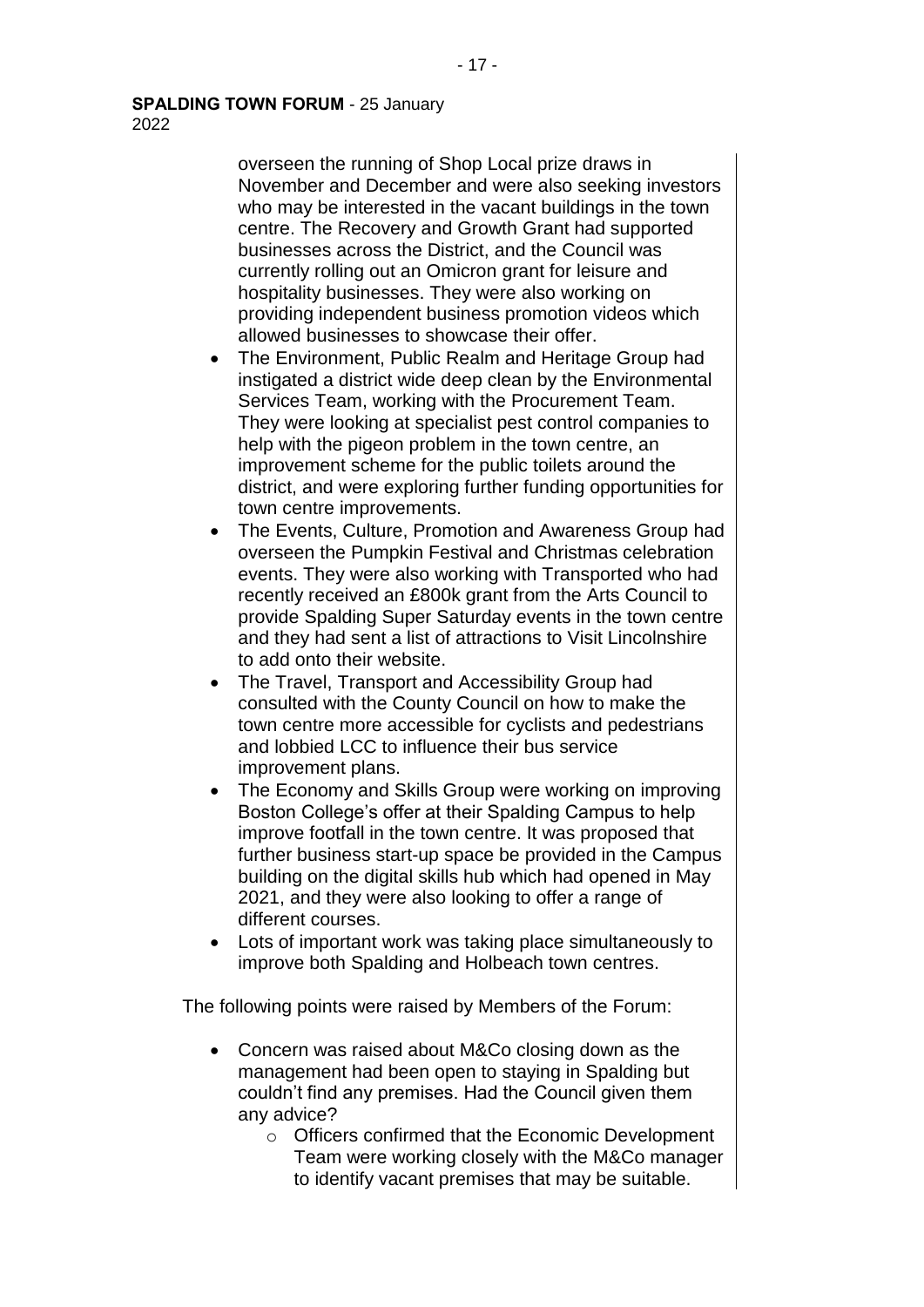**SPALDING TOWN FORUM** - 25 January 2022

- What were the chances of M&Co remaining in Spalding? o Officers responded that they were keen to ensure that the business stayed within the town centre.
- There had been an article in The Voice which suggested that the Johnson Water Fountain would be placed in Ayscoughfee Gardens - was this true?
	- o Councillor Grocock, Portfolio Holder for Assets and Planning, responded that the relocation of the fountain was an issue that he had been aware of for a number of years. It had originally been taken down to allow the new WW2 memorial to stand next to the WW1 memorial in Ayscoughfee Gardens. Officers had looked into several options for the relocation of the Johnson Water Fountain, and Ayscoughfee had been picked due to the Johnson sisters having lived at Ayscoughfee Hall. A space had been identified for the fountain in a prominent place within the gardens and a heritage sign would be placed in front of it to explain its history., but a planning application would first have to be submitted..
	- o Councillor Grocock had been made aware that the Civic Society had started a petition to have the fountain placed back in the town centre but stated that the fountain could not be relocated there due to its original lead piping which could cause health and safety problems, and there were safety concerns with placing it back in the town centre.
- Some members commented that other towns and cities had brought back old water fountains, so it was disappointing that Spalding wasn't able to do the same.
- Concern was raised that there had been no public engagement around the issue and no discussion with the Civic Society.
	- o The Chairman advised that it would be wise to wait and see the public reaction to the petition.
- It was suggested that shops could open later on a Sunday in the summertime - was this something that could be trialled?
	- o Officers responded that they would look into this issue.
- There had recently been an article in a local newspaper